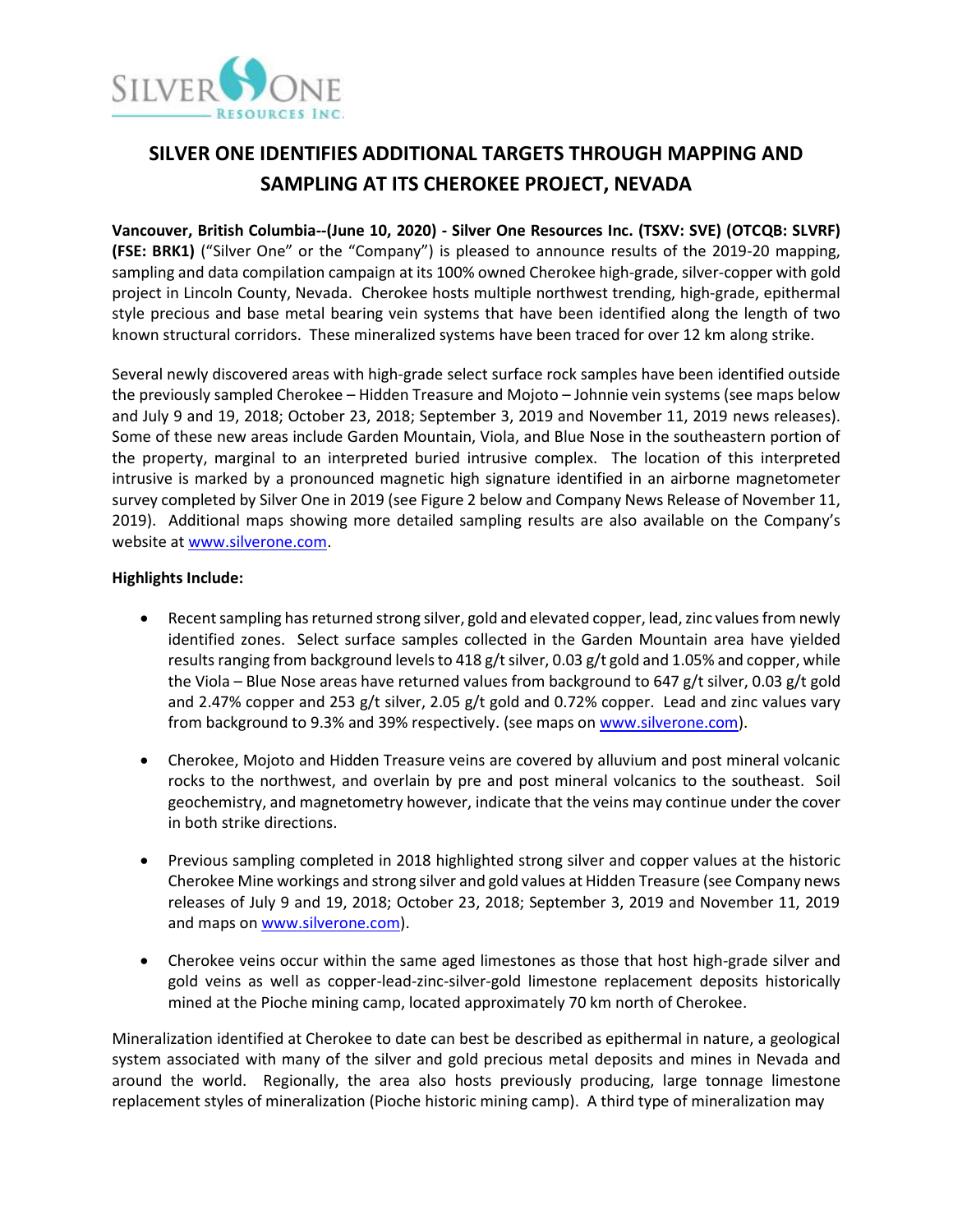

also be present at Cherokee. Past exploration by third parties at the southern margin of the Cherokee claims was targeting a porphyry molybdenum deposit associated with an interpreted buried intrusive. This intrusive is represented by the strong magnetic high seen on the Company's recent airborne magnetometer survey (see map below).

Greg Crowe, President and CEO commented: "*The most intriguing aspect about Cherokee is the increasing number of new mineralized discoveries along with our evolving understanding of the various styles of mineralization hosted within the property. Every field season yields additional targets and continues expanding the upside potential of this already robust silver-gold-copper prospect. In addition to the large, high-grade epithermal veins, such as those sampled at Cherokee, Hidden Treasure, Johnnie and Mojoto, we are also seeing more elements indicative of intrusive-centered systems around the newly discovered Garden Mountain and the Viola – Blue Nose areas. This means that in addition to the significant highgrade epithermal vein mineralization exposed on surface, the project could also host skarn and limestone replacement polymetallic mineralization rich in gold and silver, similar to carbonate replacement mineralization occurring at Pioche to the north of Cherokee, or to some of the large Mexican producers such as Santa Eulalia, Chihuahua and Mapimi-Ojuela and Velardeña, Durango. Additionally, drilling in the 1980's in the southeasternmost part of Cherokee targeted deeply buried porphyry molybdenum mineralization. The amount and wide distribution of high-grade vein samples exposed on surface, in combination with the multi-faceted styles of other potential mineralized systems, make Cherokee a very highly prospective silver, gold and base metal property."*

With the recent field work, approximately 70% of the exposed area of the property has been mapped at various levels of detail and preliminarily sampled. In-fill sampling was also conducted in areas previously mapped. As a result, several new targets have been identified, three of which have been partially mapped and sampled. Preliminary drilling targets at some of the high-grade areas have been selected. However, assay results in larger areas of hydrothermal alteration reveal that several targets remain open and will require additional in-fill mapping and sampling. Further work to better outline and rank additional drilling targets is highly warranted

## **Work Detail**

The 2019-20 campaign consisted of reconnaissance or detailed mapping of various area, as well as limited systematic rock sampling, reconnaissance rock sampling, and systematic soil sampling in the southeastern end of the property. Nearly 70% of the outcropping area has been mapped at either reconnaissance and/or detail level. Approximately 50% of the property is covered by alluvium or postmineral rocks, which impedes direct observation yet covers potential extensions of mineralization, particularly northwest and southeast of the main 12 km plus-NW-SE structural corridor that hosts the Cherokee, Mojoto, Johnnie and Hidden Treasure vein systems.

A total of 1,137 samples have been collected and assayed to date, including 91 quality control (QA/QC) blanks and standards. 544 samples are rock samples, the majority of which (85%) consist of chip samples up to 5 meters wide (average 1.4 meters). Approximately 15% of the rock samples are dump, grab or float samples.

A total of 525 soil samples have been collected from a systematic grid in the southeastern part of the property along the potential extension of the Hidden Treasure veins (Figure 1 below). Significant soil anomalies of gold (13-53ppb), As (35-231) and Mo (3-25 ppm) at the intersection of the Hidden Treasure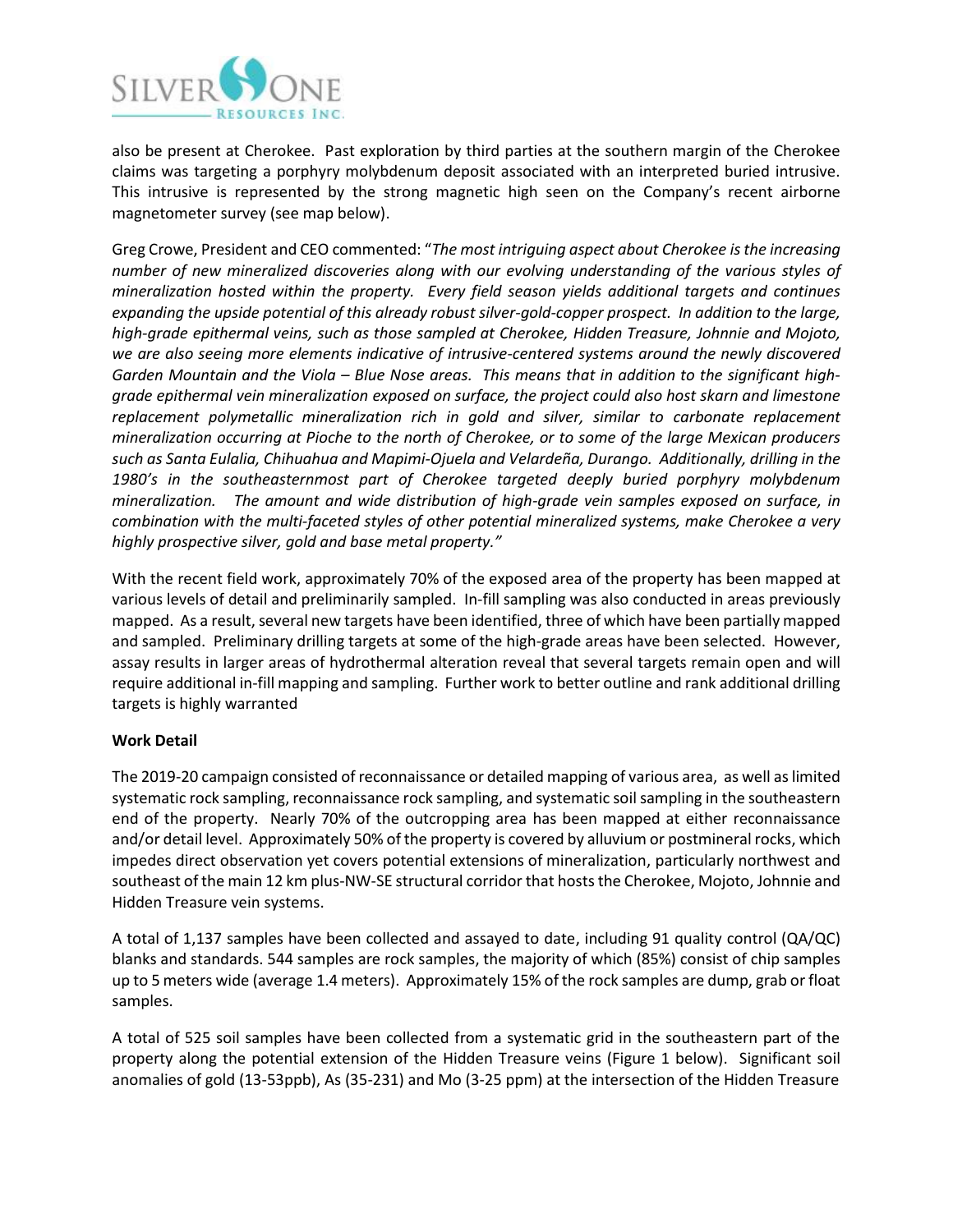

and Viola systems suggest that the Hidden Treasure vein system may continue for at least 700 farther to the southeast.

The main targets on the property are the high-grade gold-silver epithermal veins. However, another significant feature in this property consists of potential intrusive centered mineralization at the Viola and Blue Nose areas (Figures 1 and 2 below). Numerous jasperoids, gossans and solution breccias filled with copper and base metal oxides of the Viola, Blue Nose Peak and Garden Mountain areas occur peripheral and centered around an interpreted large ellipsoidal intrusive body buried at depth in the southeastern part of the property. The veins, breccias and jasperiods may be a distal manifestation of potentially large skarns or replacement zones proximal to the limestone-intrusive contact. Preliminary mapping conducted at the Garden Mountain, Blue Nose and Viola areas reveals scores of pits with pockets of silver-copper oxide mineralization from centimeters to a few meters thick and up to tens of meters long developed in favorable limestone horizons, especially near the contact between limestones and overlaying volcanic rocks. Additionally, ample zones of hydrothermal alteration, including structures hosting altered felsic dykes and locally quartz veining, occur along two northeast oriented corridors, i.e. the Viola and Garden Mountain corridors as can be seen with the magnetometry and structures mapped in the field (see Figures below).

Both the extensive distribution of high-grade veins sampled over 12 km strike, along with the numerous styles of alteration and mineralization, make Cherokee a very highly prospective exploration target.

### Quality Assurance/Quality Control

The samples were hand-delivered by Silver One personnel to the labs to ensure proper chain-of-custody procedures. The samples were assayed by American Assay Laboratories (ISO/IEC 17025:2005) located in Reno, Nevada. The QA/QC program included the submission of Certified Reference Materials, blanks, and duplicates at random intervals. Certified Standards and blanks were inserted at a rate of one standard and blank for every 20 samples (5% of total). At the laboratory, the samples were dried, split and assayed. The samples were then analyzed for total gold by fire assay with an AA finish, silver and multi-elements by aqua regia digestion-multi-element ICP-ES. Over limits of silver and gold were further analyzed by fire assay-gravimetric using a 30-gram sample. Over limits of copper, lead and zinc were analyzed by AAS with aqua regia digestion. As part of the standard operating procedures, the lab also inserted certified blanks, standards and includes duplicate analyses.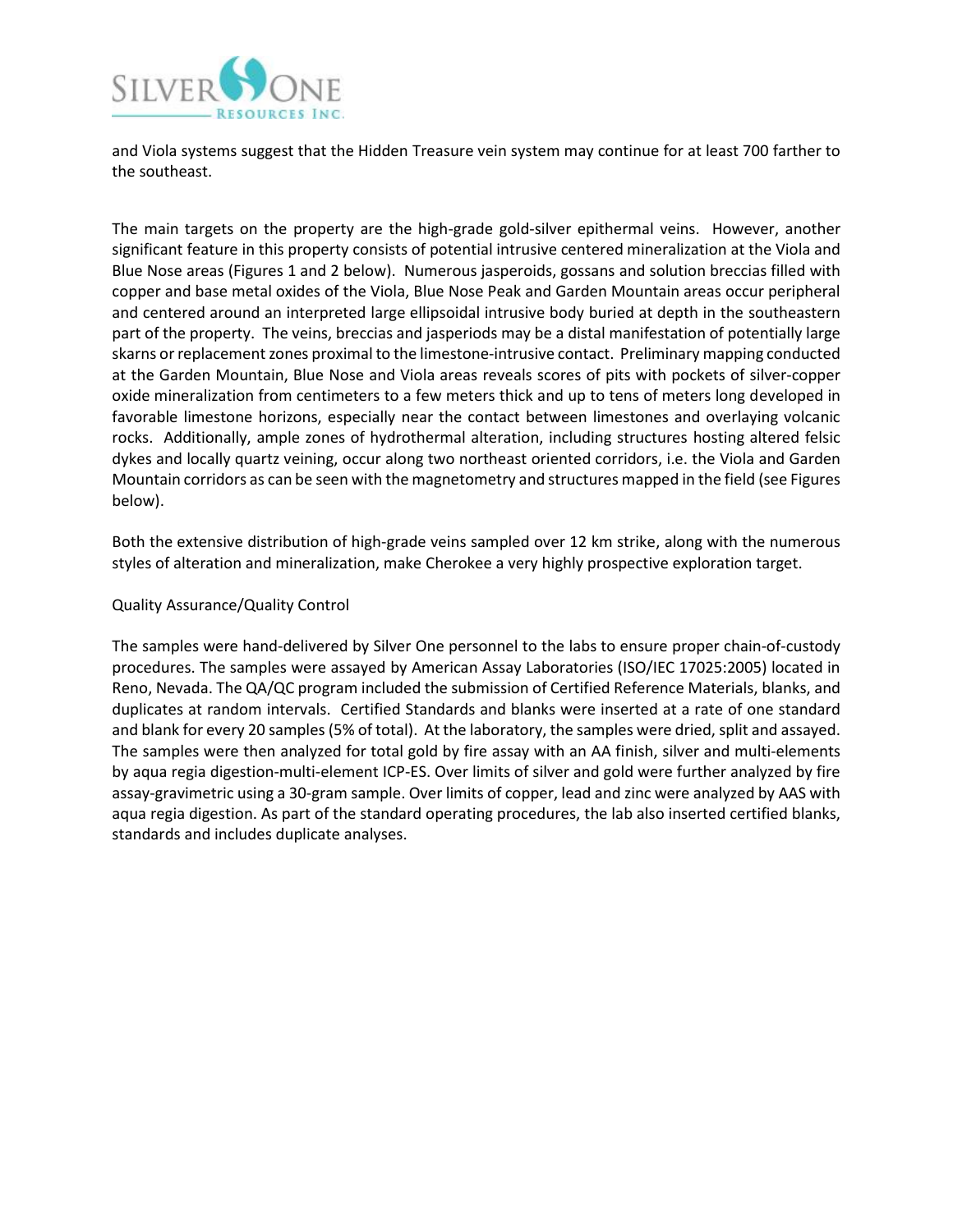

Fig 1. Geology map of the Cherokee project showing areas mentioned in the text, selected alteration areas, and silver values of rock samples collected to date. The black dots in the southeast corner represent the grid of soil samples collected.

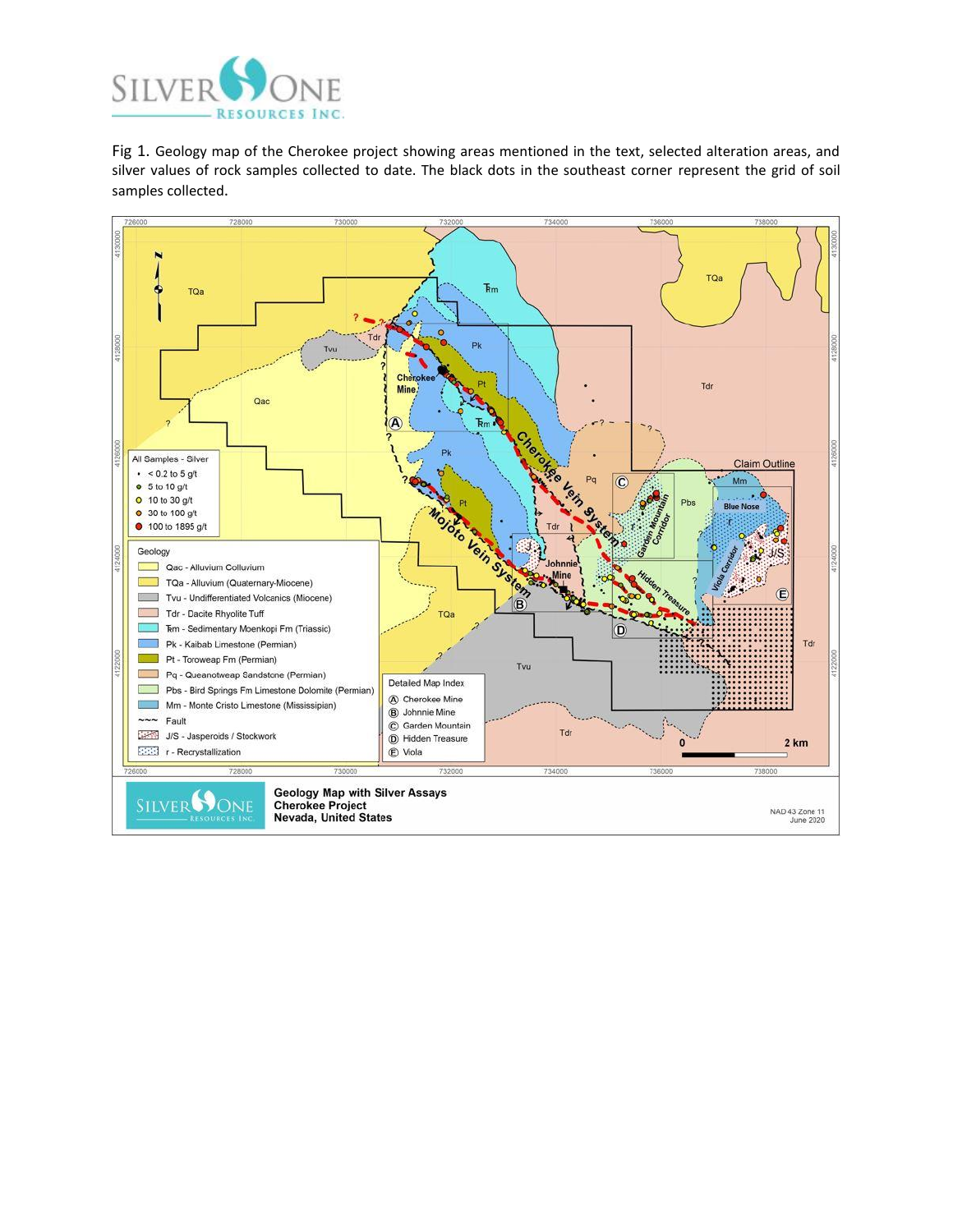



# Fig 2, TMI-RTP Total magnetic intensity, reduced to the pole map.

## *Qualified Person*

The technical content of this news release has been reviewed and approved by Greg Crowe, P. Geo, President and CEO of Silver One, and a Qualified Person as defined by National Instrument 43-101.

### **About Silver One**

Silver One is focused on the exploration and development of quality silver projects.

The Company holds an option to acquire a 100%-interest in its flagship project, the past-producing Candelaria Silver Mine, Nevada. Potential reprocessing of silver from the historic leach pads at Candelaria is being investigated. Additional opportunities lie in previously identified high-grade silver intercepts down-dip and the possibility of increasing the substantive silver mineralization along-strike from the two past-producing open pits.

The Company has staked 636 lode claims and entered into a Lease/Purchase Agreement to acquire five patented claims on its Cherokee project located in Lincoln County, Nevada, host to multiple silver-coppergold vein systemstraced to date for over 12 km along-strike. The property also has potential for limestone related polymetallic plus silver and gold and/or other intrusive related systems at depth.